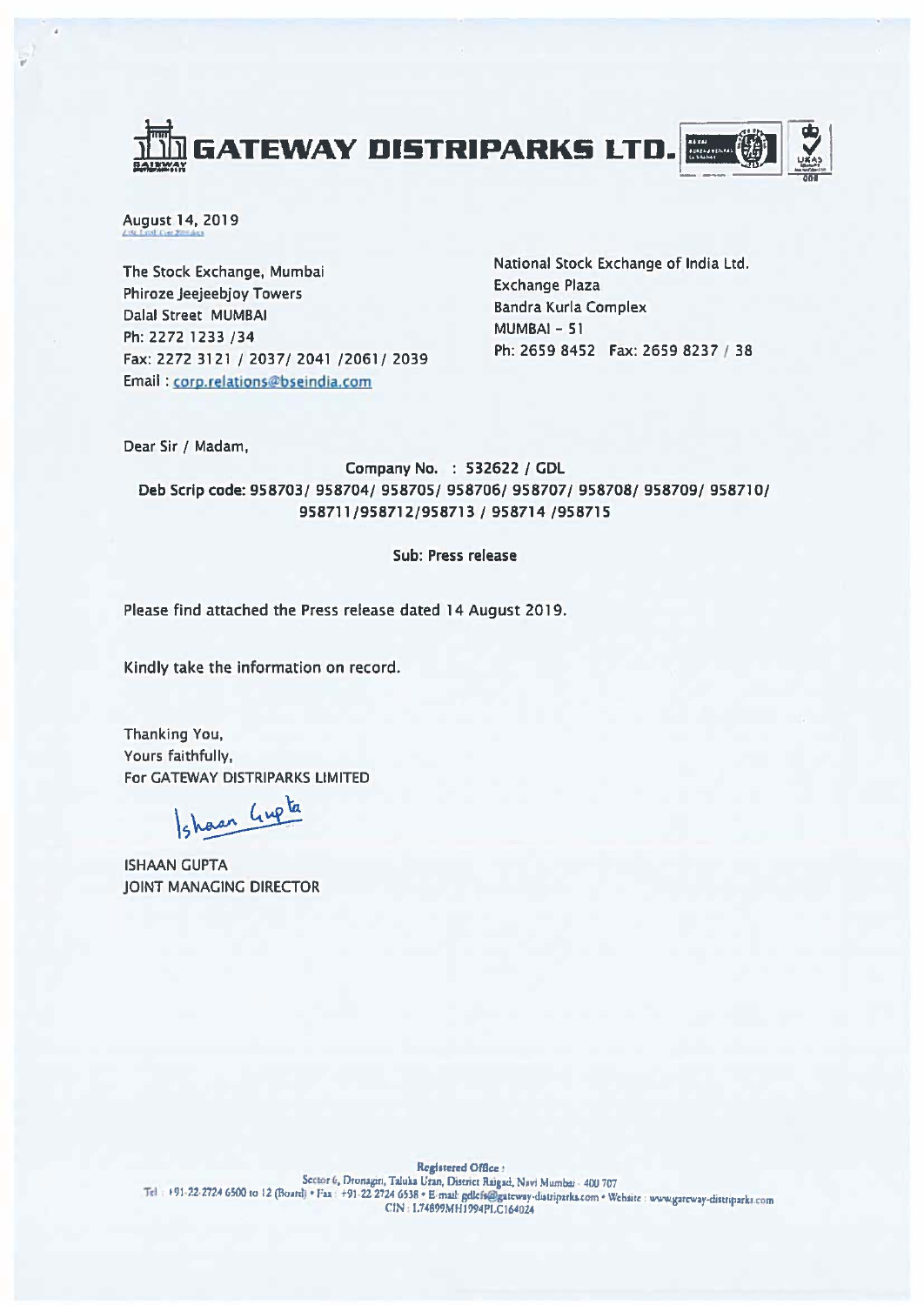## **Gateway Distriparks Limited (GDL) registers 247% growth in revenue, EBITDA up by 360%**

## **Quarter Highlights**

- GDL consolidated revenue increased by 247% to INR 372.3 Crores from INR 107.3 Crores in Q1-FY 2019
- GDL consolidated EBITDA increased by 360% to INR 120.4 Crores from INR 26.2 Crores in Q1-FY 2019
- GDL consolidated PBT and PAT hiked by 326% and 90% respectively
- GDL received 52.1 crores as net SEIS Benefit in Q-1 FY20 for last 3 financial years
- GDL consolidated results now include GatewayRail financials
- Company adopted new accounting standard Ind-AS 116

**Mumbai, 14th August 2019:** During the quarter ended June 30, 2019, Gateway Distriparks Limited recorded a consolidated revenue of INR. 372.3 Crores as against INR 107.3 Crores for the same period in the previous year, registering a growth of 247%. Consolidated EBITDA increased by 360% to INR 120.4 Crores from INR 26.2 Crores. Consolidated PBT rose by 326% to INR 62.2 Crores from INR 14.6 Crores. Consolidated PAT before minority interest increased by 90% to INR 58.6 Crores from INR 30.8 Crores in the corresponding quarter of the previous year. The company also accounted INR 52.1 Crores as net SEIS benefit (for Financial Years 16-17, 17-18 & 18-19) in Q-1 FY20. The increase is due to consolidation of results as GDL increased its shareholding in GatewayRail. Consequently, GatewayRail is now a subsidiary of GDL.

Gateway Rail Freight Limited recorded a revenue of INR 216.1 crores as against INR 235.7 crores for the same period in the previous year. EBITDA decreased to INR 42.2 Crores from INR 67.6 Crores. PBT decreased to INR 18.3 crores from INR 49.7 crores and PAT decreased to INR 17.6 Crores from Profit of INR 38.6 Crores in the corresponding quarter of the previous year. The decrease is due to GatewayRail receiving net SEIS Benefit of INR 30.6 Crores (for Financial Year 16-17) in Q-1 2019 along with impact of Ind-AS 116.

Snowman Logistics Limited recorded a revenue of INR 62.07 crores as against INR 55.76 crores for the same period in the previous year. EBITDA increased to INR 16.25 Crores from INR 13.69 Crores. The Company recorded a loss of INR 8.99 Crores from Profit of INR 0.74 Crores in the corresponding quarter of the previous year. The decrease is due to a one time deferred tax asset reversal of INR (8.50) crores on account of reduction of tax rates in the Finance Bill presented in July 2019 along with impact of Ind-AS 116.

| <b>GDL Consolidated Impact of IND-AS 116</b><br>(in crores) |                   |                 |                   |
|-------------------------------------------------------------|-------------------|-----------------|-------------------|
| Impact on                                                   | <b>Ind-AS 116</b> | <b>Ind-AS17</b> | Increase/Decrease |
| <b>FBITDA</b>                                               | 120.4             | 108.9           | 11.5              |
| <b>PRT</b>                                                  | 622               | 65.3            | (3.1)             |

Effective April 1 2019, the company has adopted new accounting standards of IND-AS 116 on Leases. The impact is as below:

**Commenting on the results, Mr. Prem Kishan Gupta, Chairman & Managing Director, said** "*Operational efficiencies are showing improvement in the CFS business after regular own road transportation at Nhava Sheva. In GatewayRail, we have continued to increase carrying capacity and are now operating 31 train sets. With the start of ICD operations at our Viramgam rail terminal near Ahmedabad in July, we expect higher throughput of EXIM volume along with increasing our double stack component. Going ahead, the GDL group is*